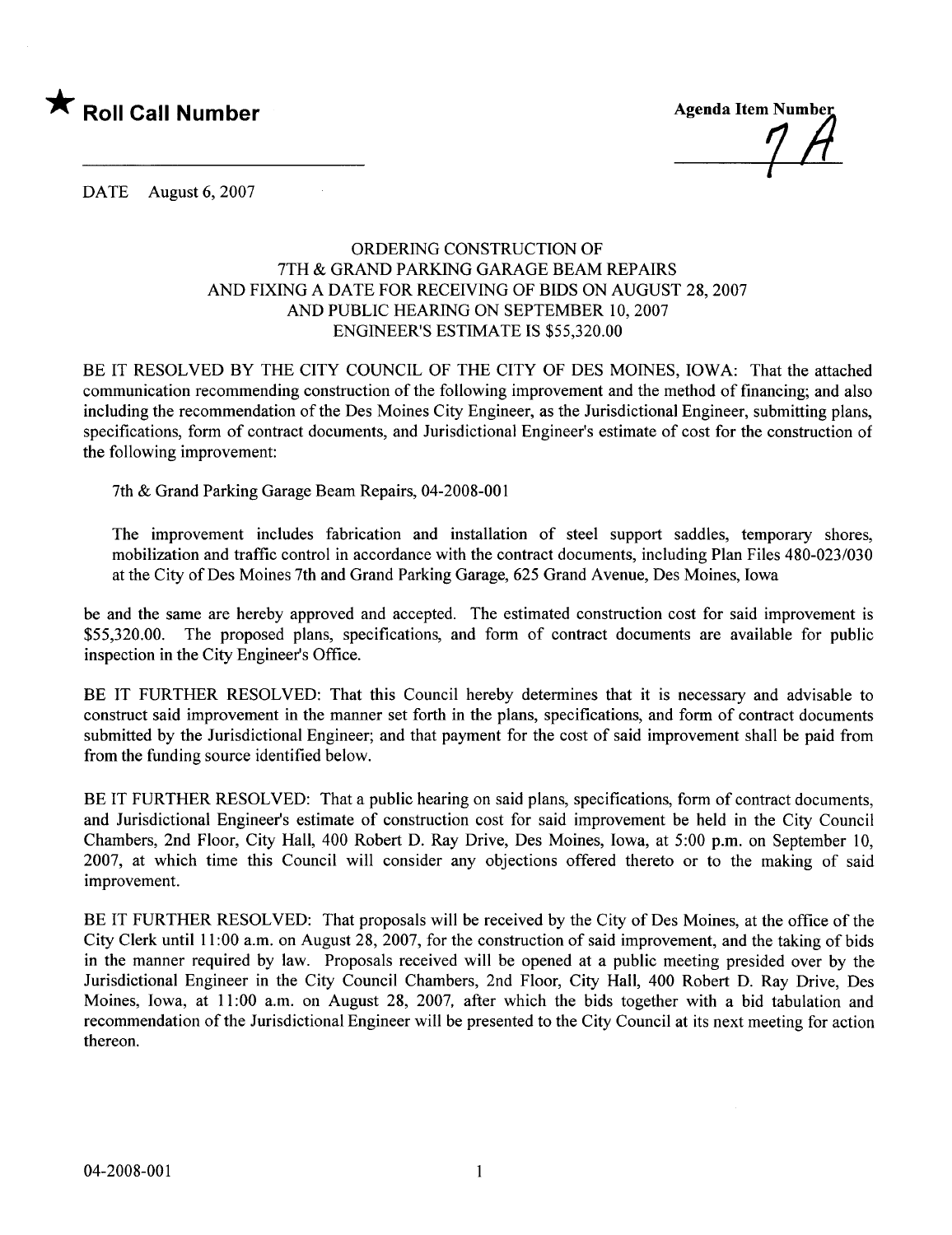

DATE August 6, 2007

 $\sim 10$ 

BE IT FURTHER RESOLVED: That an appropriate Notice to Bidders and Notice of Public Hearing for said improvement be published in the Des Moines Register as provided and directed by Chapter 26 and/or 314, Code of Iowa.

(City Council Communication Number  $0$ 1 - 484 attached.)

Moved by to adopt.

FORM APPROVED:<br>
The Allen Mandon (Kathleen Vanderpool) allen McKinley FORM APPROVED:<br>Musikun Vandrow

Kathleen Vanderpool Deputy City Attorney

Des Moines Finance Director

~ Funding Source: 2007-2008 CIP, Page Parking-6, Parking Facility Rehab/Repair Program, PKGOI6, Parking System Revenue

| <b>COUNCIL ACTION</b> | <b>YEAS</b> | <b>NAYS</b> | <b>PASS</b>     | <b>ABSENT</b> |  |
|-----------------------|-------------|-------------|-----------------|---------------|--|
| <b>COWNIE</b>         |             |             |                 |               |  |
| <b>COLEMAN</b>        |             |             |                 |               |  |
| <b>HENSLEY</b>        |             |             |                 |               |  |
| <b>KIERNAN</b>        |             |             |                 |               |  |
| <b>MAHAFFEY</b>       |             |             |                 |               |  |
| <b>MEYER</b>          |             |             |                 |               |  |
| <b>VLASSIS</b>        |             |             |                 |               |  |
| <b>TOTAL</b>          |             |             |                 |               |  |
| <b>MOTION CARRIED</b> |             |             | <b>APPROVED</b> |               |  |
|                       |             |             |                 |               |  |
|                       |             |             |                 |               |  |
|                       |             |             |                 |               |  |

I, Diane Rauh, City Clerk of said City Council, hereby certify that at a meeting of the City Council, held on the above date, among other proceedings the above was adopted.

IN WITNESS WHEREOF, I have hereunto set my hand and affxed my seal the day and year first above written.

Mayor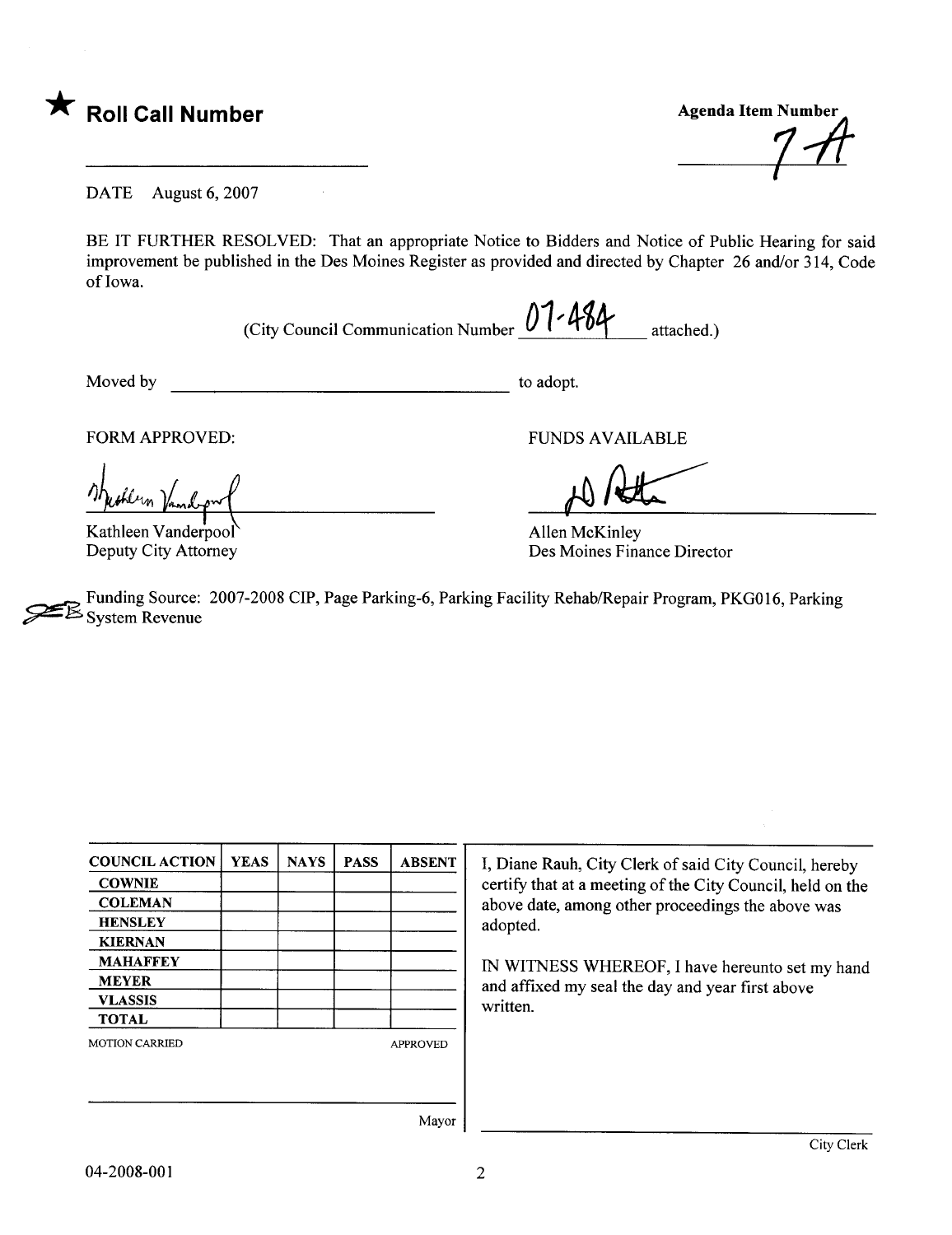



 $7H$ 

7th AND GRAND PARKING RAMP BEAM REPAIRS ACTIVITY I.D. 04-2008-001